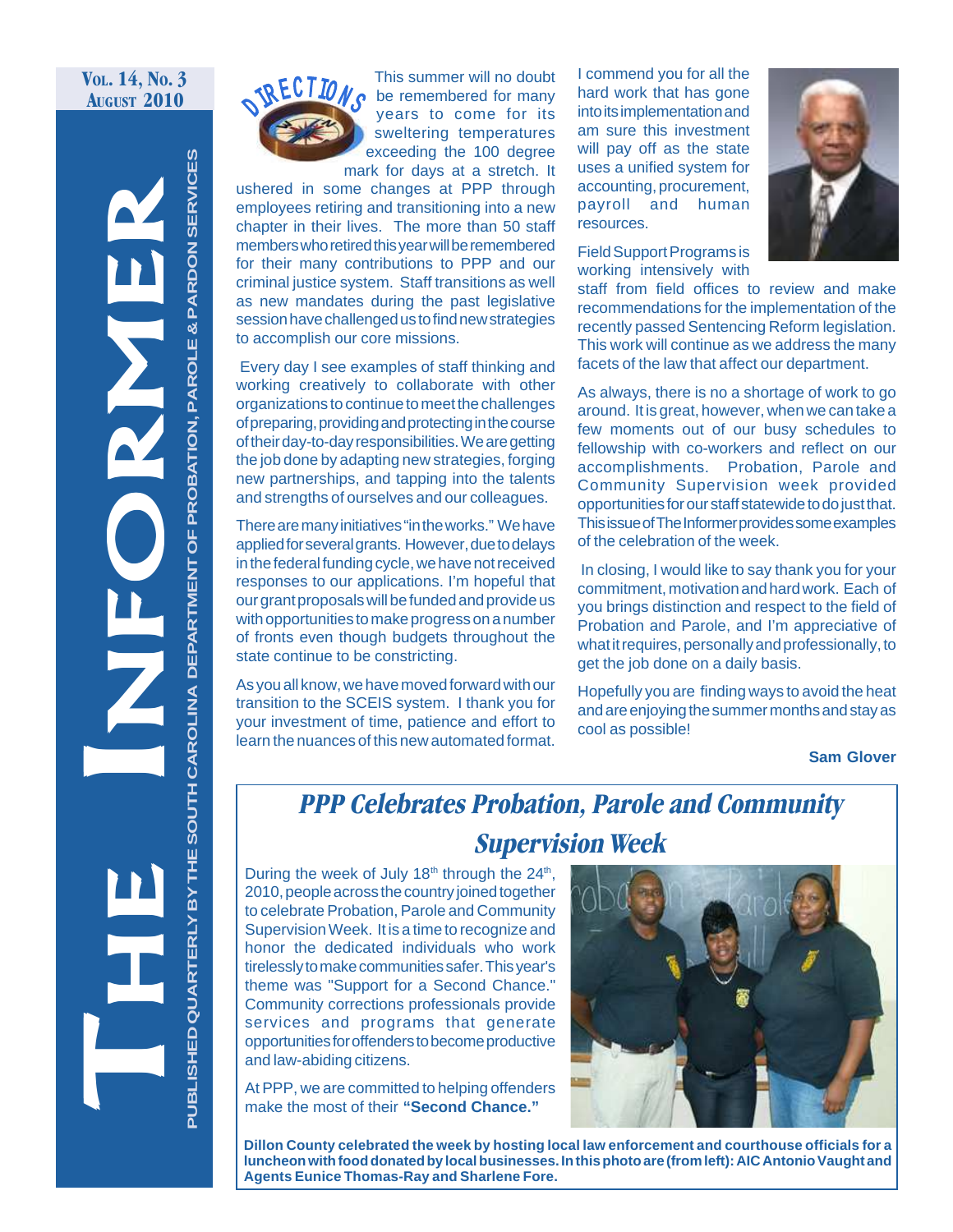# PROBATION, PAROLE AND COMMUNITY SUPERVISION WEEK AT PPP



**Agent Mitchell Odom could not decide which delicious topping to try during the Greenville County ice cream social.**

**Marlboro County Agents joined in the Dillon County festivities (from left): Agents Albert Smith, Tara Bryant and AIC Monnie English.**

**The Sumter County Office had a bowling day at Shaw Lanes on Shaw Air Force Base. As demonstrated by HSS Evelyn Pierson and Agent William Sumter, a good time was had by all!!!**







**Central Office began the week with its annual blood drive. Deputy Director Mike Nichols was among the donors. The celebration ended with staff enjoying ice cream during the Cans for Cones Campaign. Canned goods and non perishable items are donated in exchange for ice cream. The donations will go to the Harvest Hope Food Bank.**



**Enjoying ice cream are Tommy Evans, Mike Nichols and Jodi Gallman.**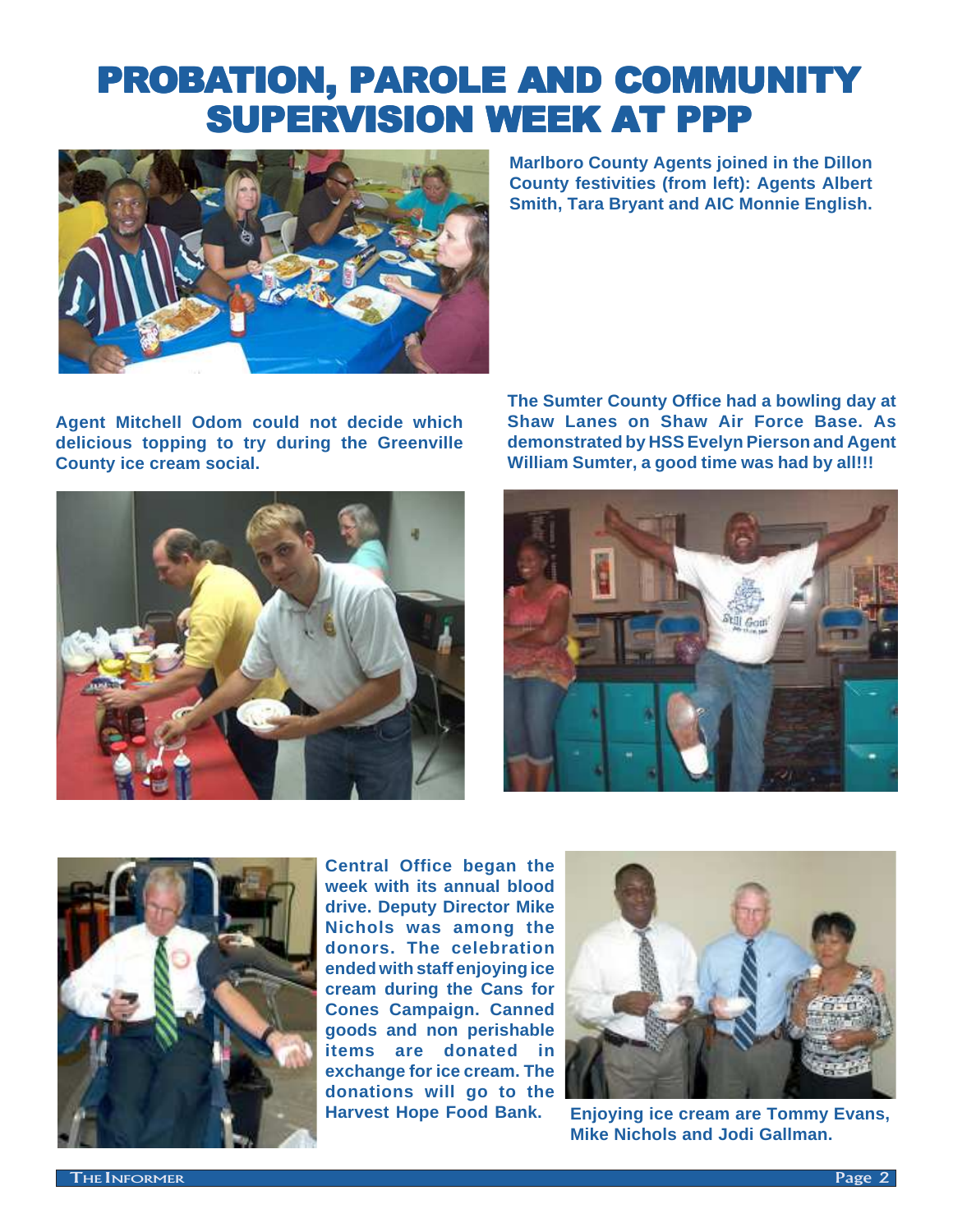# State of South Caroling Gobernor's Proclamation

- WHEREAS. community corrections professionals are an essential part of the criminal justice system, upholding the law with dignity while recognizing the right of the public to be safe-guarded from criminal activity; and
- WHEREAS. corrections professionals community are responsible for supervising adult and juvenile offenders in the community, providing services and referrals for offenders and offering services, support, and protection for victims; and
- **WHEREAS.** community corrections professionals work in partnership with community agencies and groups to promote prevention and intervention and to advocate for community and restorative justice.
- NOW, THEREFORE, I, Mark Sanford, Governor of the Great State of South Carolina, do hereby proclaim July 18-24, 2010, as

# PROBATION, PAROLE AND **COMMUNITY SUPERVISION WEEK**

throughout the state and encourage all South Carolinians to recognize community corrections professionals for their many contributions to our criminal justice system.



**MARK SANFORD GOVERNOR STATE OF SOUTH CAROLINA**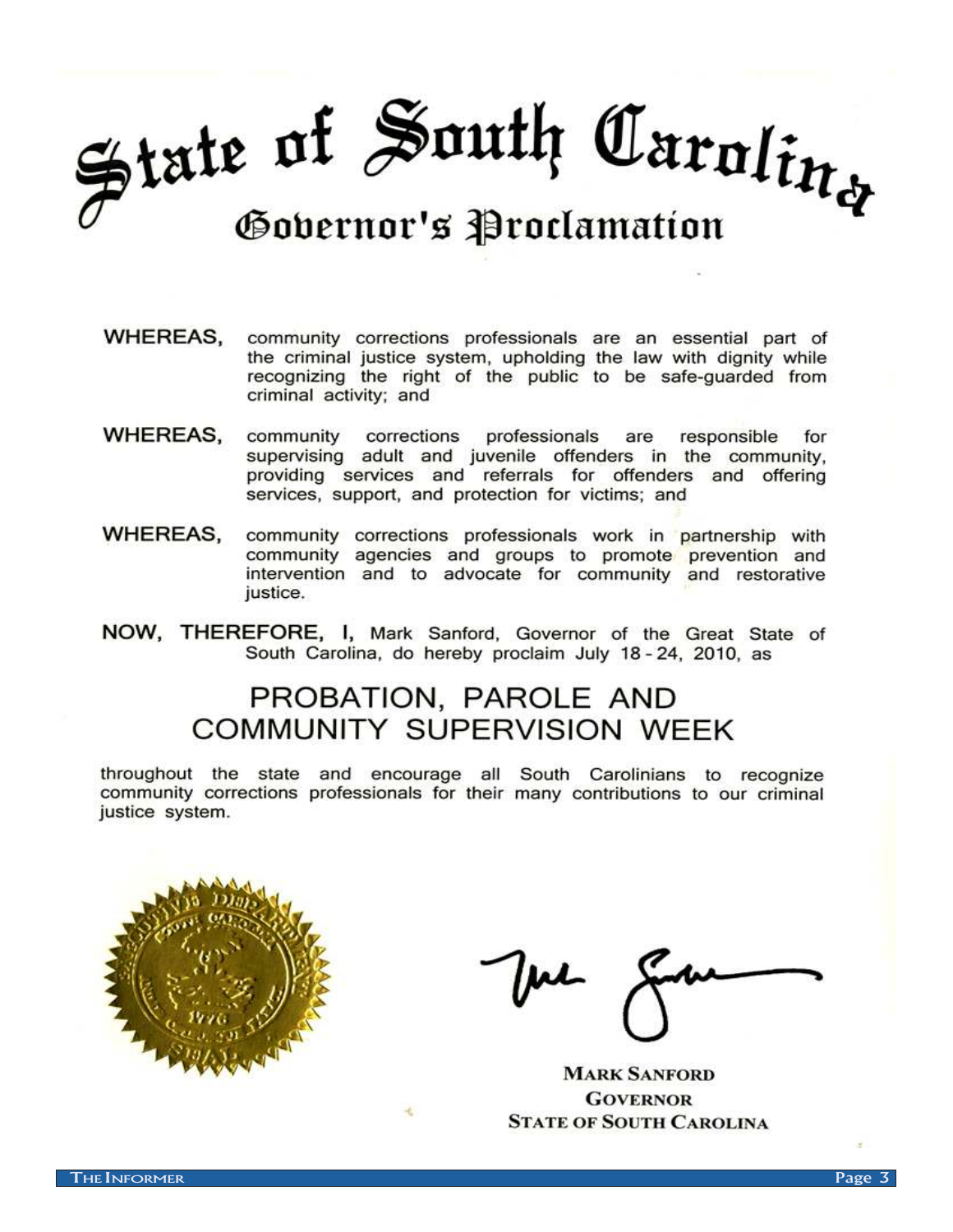# **County Highlight: Spartanburg County Programs That Work**

#### **Taking Action: The Summons Program**

The Spartanburg County office has been very diligent in handling the demands of tight budgets, changes in state sentencing laws, collecting restitution, fines and fees. The Office has done so through the Summons Program, an intensive, January - April initiative focused on getting offenders to meet their financial obligations.

Offenders are sent letters at the beginning of the year detailing all the monies owed in restitution, fines, and fees and are given a date to appear in Court. This will alert the offender to have all accounts current prior to Court. Each offender is instructed to bring cash, cashier checks, or credit cards to make payments. For those working offenders who are due state tax refunds and have not paid monies, their wages are garnished.

AIC Jeff Harmon stated, "If they say they don't have the money, we tell them they have to tell the judge why they don't have it and why their suspended sentence should not be revoked. The offender owes it anyway. They've been ordered to pay it, and we must hold them accountable. Psychologically, they think 'if I'm going to a courtroom. I better get in compliance' ... That fear of having to appear in a courtroom sometimes gets them in compliance." Although many judges won't revoke based solely on a failure to pay, unless it can be proven the failure is willful. Harmon stated an offender who won't pay usually has other issues with his supervision.

The success of the Summons Program is attributed to the staff being proactive by having an intensive administrative

review of each offender's debts and reiterating compliance during home or office visits. In addition, letters are sent as reminders well in advance of Court about their financial status.

The statistics bear out Spartanburg's focus. Since the program began in 2006, collections have improved by more than 60%. The Spartanburg office has received accolades from Spartanburg County government for their diligence in getting monies paid so that victims and the county reap the benefits.

AIC Harmon is convinced the Summons Program can be adapted to work in any size county. He has met with fellow several AICs to explain the program and continues to offer his assistance.

#### **Making A Difference: The Youthful Offender Initiative**

Upon the closure of the Spartanburg Residential Center in 2008, the Spartanburg County office gained a new resource through the former Residential staff specifically trained to coordinate employment and work with rehabilitating offenders. The first thought that came to mind was to place these employees with the most difficult and lowest success rate offenders under the Department's jurisdiction, the "Youthful Offender."

Spartanburg's Youthful Offender Initiative was born with the thought to reduce the recidivism rate of these young offenders. It focuses on improving the individual's ability to succeed in the community. These specially skilled employees along with the YOA Agent comprise the YOA Group. Their efforts have made a positive impact on this population. In 2006, the YOA early discharge number was seven. The following years did not improve, but rather decreased to five and then three in 2008. Since the addition of specific life coaching, employment coordination and a team approach to supervision, the early discharge rate increased to ten in 2009, and thus far, one per month, with the expectation of 12 for the year.

The success of this initiative goes well beyond the early discharge rate. The Spartanburg Office has seen an increase in the number of earned GEDs, employed offenders, offenders opening saving accounts and offenders reconnecting with their children. This initiative has increased lines of communication with youthful offenders, as the YOA Group is readily

available for extra phone calls, and office visits to provide counseling, support, and encouragement. The impact has also affected offenders returning to supervision from revocations. The YOA Group has also seen a significant increase of programs completed by these offenders.

"The overall goal of the initiative is to leave our mark on a person for the better" says AIC Jeff Harmon. When asked what will

be our legacy with these YOA offenders, members of the YOA Group –YOA Agent Susan Crocker, Rehabilitation Counselor Tina Williams, and Employment Coordinator Carolyn Brown–agreed that they want to help offenders achieve a better quality of life; a way out from under the YOA sentence early, but also a way out of the Justice System permanently.



**GETTING THINGS DONE IN SPARTANBURG Staffing a YOA case are (from left) AIC Jeff Harmon, Tina Williams, YOA Counselor and Susan Crocker, YOA Agent.**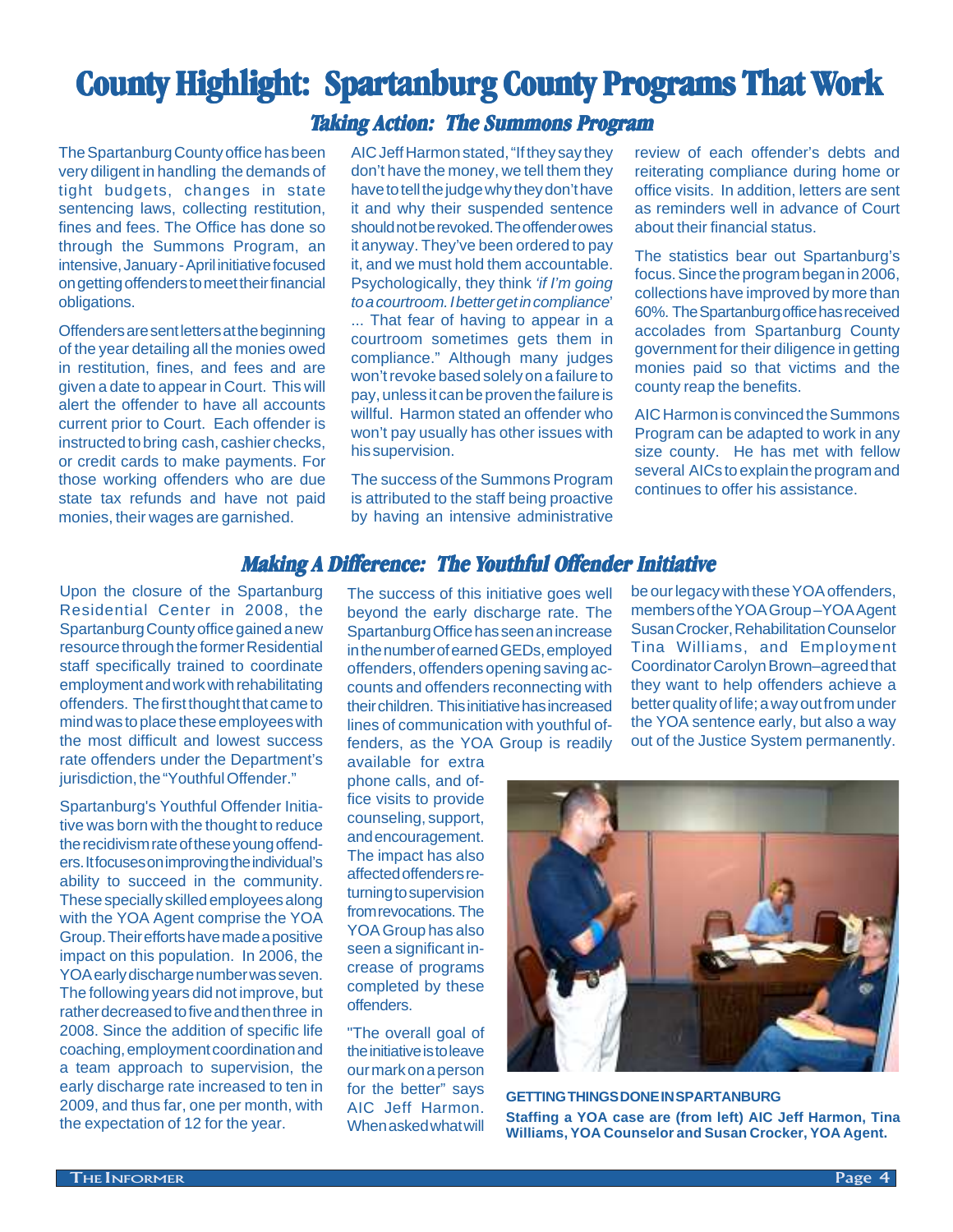# **LET'S MOVE!**



A journey to better health has continued to plagued our communities. According to the South Carolina Department of Health and Human Services, obesity rates in South Carolina have doubled since 1990. Sixty five percent of adults and more than one third of our high school students are overweight or obese. Our efforts though diligent are not enough. It is not only essential that we encourage everyone to become more health conscious, but give them the tools to become empowered.

We must get off the couch, put down the remote control, and become physically active and fit. A healthy lifestyle in combination with healthy eating will improve the quality of life and optimal well being.

Tips to get you moving to keep you healthy and add physical activity to your daily routine.

- $\blacksquare$  Do sit-ups while watching TV.
- Skate or bike to work instead of driving.
- Choose an activity that fits into your daily life.
- $\blacksquare$  Ask a friend to exercise with you.
- Make time in your day for physical activity.
- Take a walk or do desk exercises instead of having a cigarette or taking a coffee break.
- Take small trips on foot to get your body moving.
- **n** Play with your kids 30 minutes a day.
- Keep a pair of comfortable walking or running shoes in your car and office.
- Choose activities you enjoy and you'll be more likely to stick with them.
- Stretch before bed. It will give you more energy when you wake.
- Vary your activities to keep yourself motivated and to broaden the range of benefits.
- Have walking meetings instead of sitting down to meet.
- Walk the stairs at work as part of your lunch break routine.

**Source: U.S. Department of Health and Human Services**

# Crime Victims' Rights: Fairness. Dignity. Respect.

#### **Carol Woodard Office of Victim Services**

Several PPP victim services staff had the opportunity to attend the Victims Rights Week Conference held April  $28<sup>th</sup>$  - 30<sup>th</sup> in Greenville, SC through a grant awarded by the SC Department of Public Safety Office of Justice Programs. This conference sponsored by the Governor's State Office of Victim Assistance and the SC Victims Assistance Network provided an opportunity for victims and the victim assistance community to gather in observance of National Crime Victims' Rights Week. In addition, the conference raises public awareness about victims' rights, protections, and services. This year's theme— "Crime Victims' Rights: Fairness. Dignity. Respect."– embodies the ideas that inspired the crime victims' rights movement. This event also provided an opportunity to communicate our Department's mission and role in providing services to victims.

# **OVS Says Farewell to Long Time Coordinators**



**The Office of Victim Services said farewell to three Victim Services Coordinators at a retirees luncheon held in their honor. They will truly be missed. From left: Jackie Smith, Jesse Jones, Betsy Hegler.**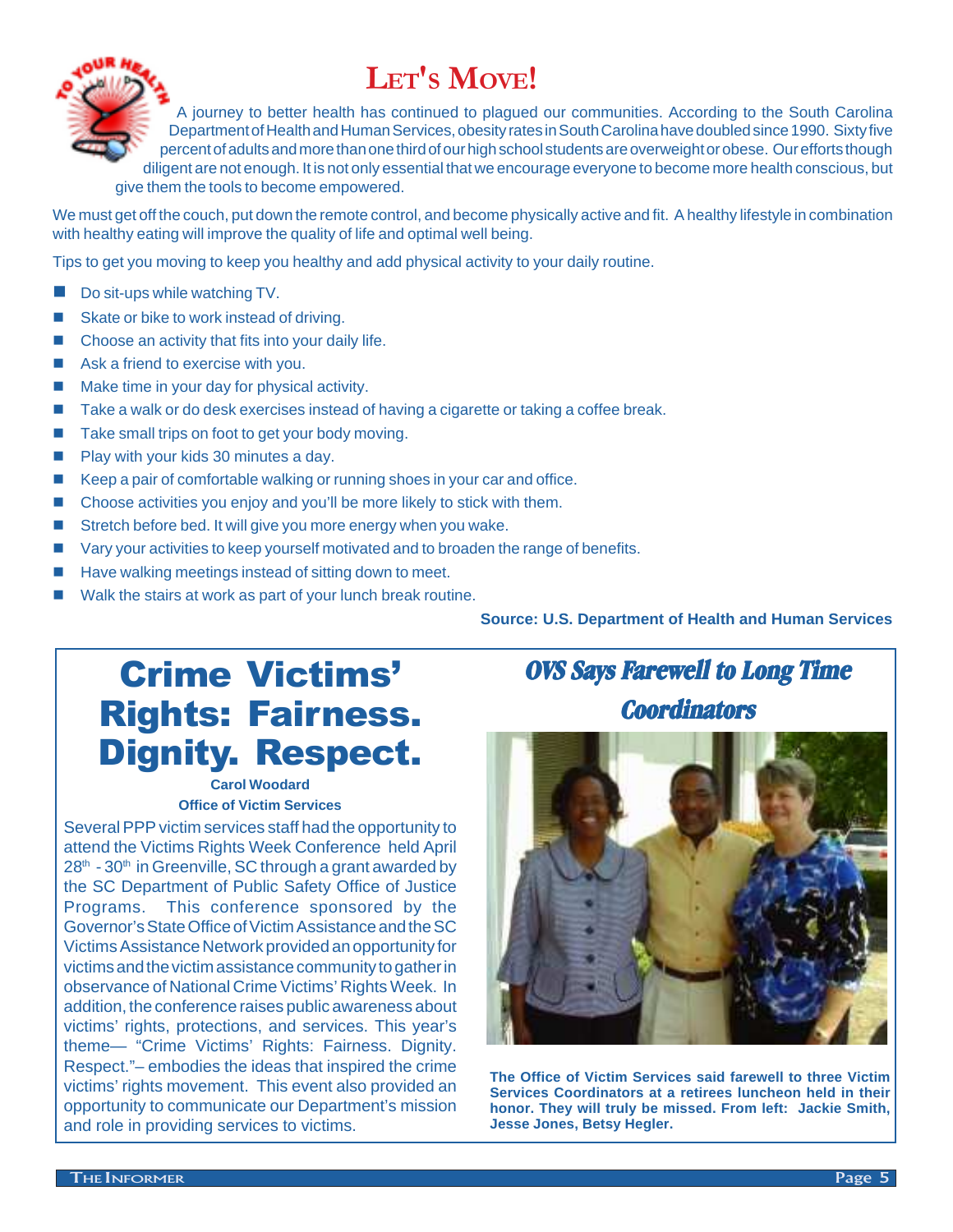## **STAFF PROMOTIONS: PPP WELCOMES NEW AGENTS IN CHARGE**

#### **HARDY PASCHAL**

#### **GREENVILLE COUNTY**

A Powdersville resident, Paschal has been employed with the Department for nearly 20 years. He most recently served as Assistant Agent-in-Charge of the Greenville Office. Paschal is a graduate of Winthrop University and also serves as a major in the SC Army National Guard.

Paschal said his management philosophy uses the acronym "POWER" which stands for technically

**P**roficient at your job; **O**pen communication with honesty and integrity; **W**arrior minded and able to overcome adversity; **E**xchange ideas with an open door policy; **R**espect and treat people as you would want to be treated.

He states, "I truly appreciate the chance to again serve the people of Laurens County and work with such a fine staff. I am committed to holding offenders accountable and assisting to

protect the citizens of Laurens County."

#### **MICKY TALLY**

#### **DORCHESTER COUNTY**

A ten year veteran of PPP has been selected as the new Dorchester Agent In Charge. A Summer-ville resident, she previously served as a Team Leader in the office. She is a graduate of Charleston Southern University. She states, "I truly appreciate the chance to serve the people of Dorchester County. As a citizen of Dorchester County, I take great pride and



personal responsibility in providing the county with community safety and with doing the best possible job. I enjoy this job, the outstanding staff and I am eager to make a difference with this new position."

## **Board Welcomes New Member**

**by Peter O'Boyle, Directorof Public Information**



Marvin Stevenson of Marion has been appointed by Gov. Mark Sanford as the new member of the state Board of Paroles and Pardons for the Sixth Congressional District.

Stevenson was a long-time social studies teacher at Terrell's Bay High School and Attendance Supervisor of the Marion county schools. He is a former member and chairman of Marion County Council. He recently

completed a term as Highway Commissioner for the Sixth Congressional District.

The Allen University graduate has received many honors for distinguished service in his community, including the 1976 Citizen of the Year Award by the Omega Psi Phi Fraternity, Outstanding Service Award by the Community Action Agency, Appreciation Award for Outstanding Service to the Clemson Extension Service, and numerous others.

**Congratulations also are in order for our new Assistant Agents-In-Charge: Derek Brown-Charleston; Jeremy Windle-Greenville; Cathy Cooper-Richland; and Tamara Ratliff - Spartanburg.**

## **CHAD GAMBRELL**

**LAURENS COUNTY**

Gambrell has been employed with the Department since 1991, after gradu-ating from the University of South Carolina with a degree in Criminal Justice. He served in the Laurens County Office in several capacities including Caseload Agent, Court Coordinator and Team Leader. He was promoted in 2006 to Assistant Agent-in-Charge and transferred to



Agent In Charge.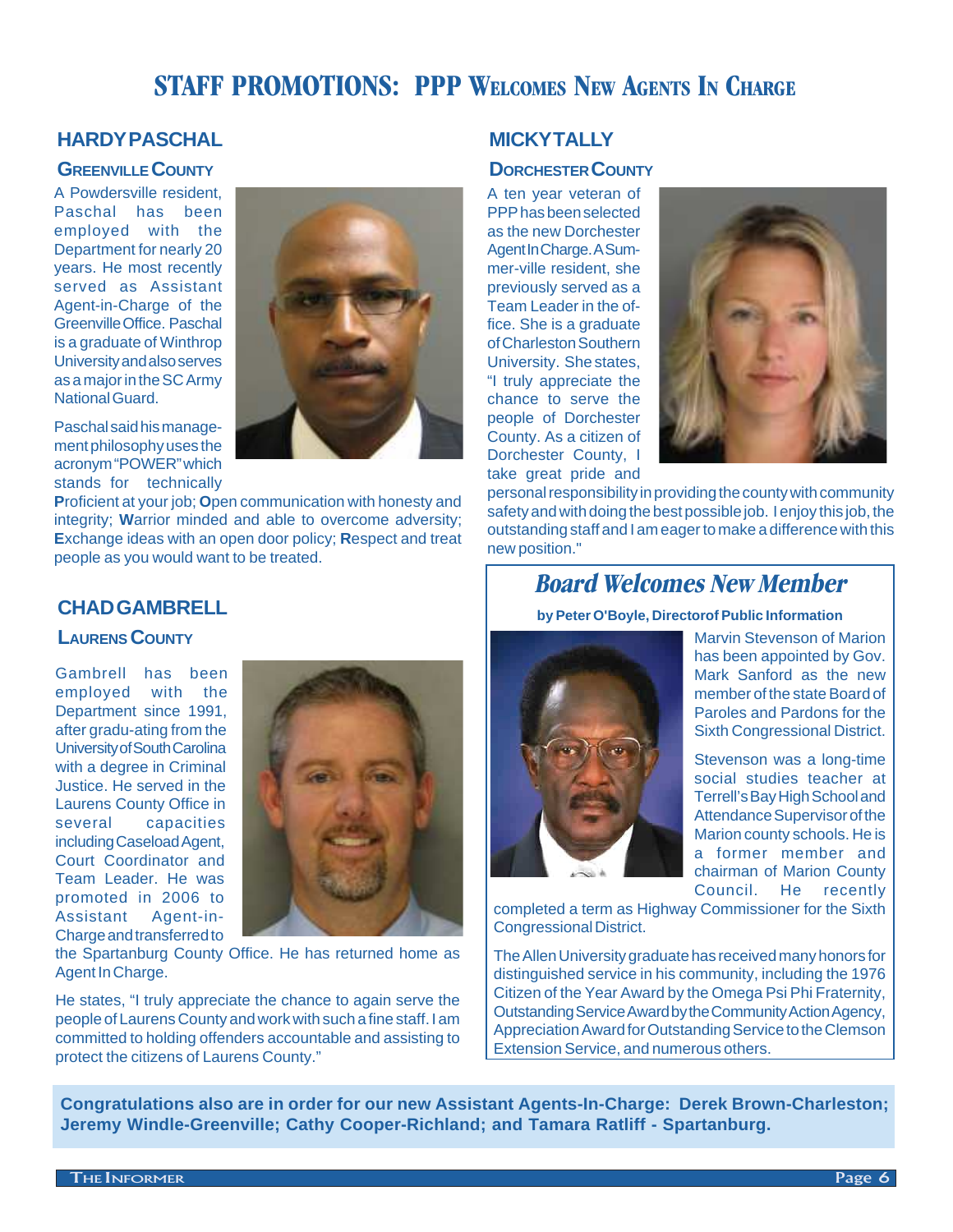## **NEW SC-NABCJ OFFICERS**

#### **by Deon Wilform, Administrative Hearings**

The South Carolina Chapter of the National Association of Blacks in Criminal Justice hosted a general meeting and installation reception for its 2010-2012 elected officers in June. Remember to visit www.nabcjsc.org for information about upcoming events and becoming a member.

President Andrea Vaughn President-Elect Tyra Risher Vice-President Gracie McFadden Treasurer Sonya Garland Secretary **Nena Walker-Staley Immediate Past President Rickie Harrison** 

**Pictured left: Rickie Harrison, Nena Walker-Stayley, Sonya Garland, Gracie McFadden, Tyra Risher, and Andrea Vaughn.**



# **LUNCH BUDDIES WRAP UP ANOTHER YEAR**

**Central and Richland County office Lunch Buddies finished another year and sent their kids on to Middle School at a lunch celebration held at CiCi's Pizza. Those Lunch Buddies were:**

**Loretta Goodwin, Jodi Gallman, Cathy Foust, Donna Brice, Marguerite Brown, Donnie Rogers, Paige Mathias, George Whitehead, Deon Wilform, Tommy Evans, Peter O'Boyle, Jackie Smith, Shaunita Grase, Sam Glover, Tivona Taylor Rice, and Natarsha Adams.**





# a Time

To kick off Probation, Parole and Community Supervision Week, PPP staff, along with staff from the US Probation Office and the South Carolina Election Commission rolled up their sleeves to donate blood to the Red Cross. We collected 25 successful pints of blood and two bags that will be used for testing. These repeat donors are worthy of receiving Red Cross reward for their donation.

Chase Asmer Beth Anderson Allison Avinger Quincy Avinger Paul Angus Jose Bujosa Randy Bumgarner Stacia Clark Danny Drafts Tommy Evans Rachel Gear Cordelia Glover Cheryl Goodwin Loretta Goodwin

Ashley Graham Stephene Johnson Brian Miller Mike Nichols Randy Raybon Rebecca Raybon Princess Renwick Megan Stout Eugene Rodillo Thomas Scott Tivona Taylor Bridget Troutman Michelle Whitlock

## **SCPPA Spring Conference**

**Mario Paparrazi, a nationally known consultant and expert on community supervision programs, was one of the guest speakers at the spring conference of the South Carolina Probation and Parole Association held in Columbia.**